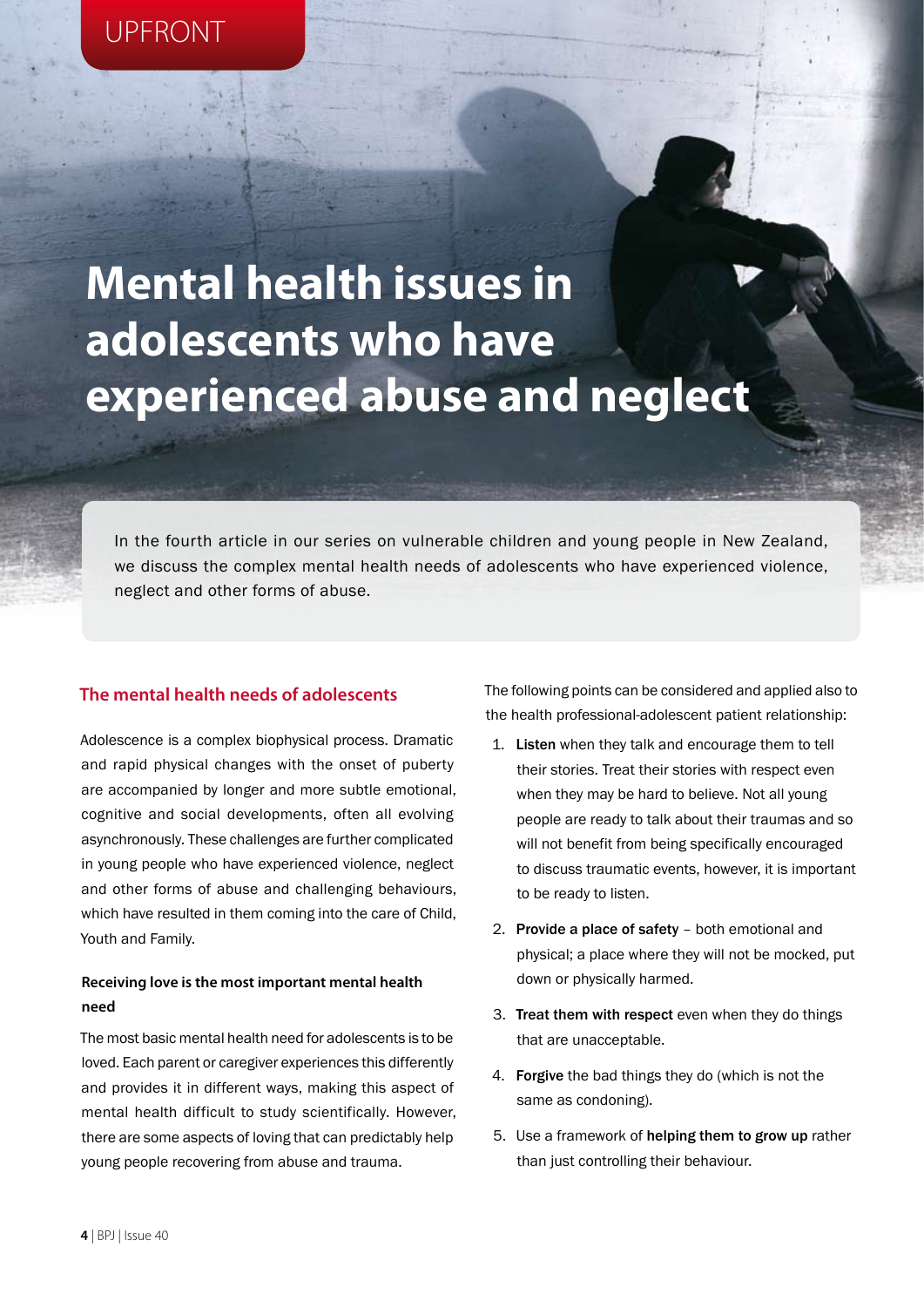## **Other core needs for adolescent mental health**

Need for safety from violence and abuse of all types

- Safety of the young person from themselves, peers, caregivers and community
- Safety of other young people and their caregivers
- Safety of the community

Need for positive development

- Care in a protective environment
- Individualised education programme
- Positive relationships and experiences
- Identity development, self efficacy
- Sexual identity and sexual relationships
- Moral development
- Self extension and skills
- Creative expression

Need to align with society

- Pro-social skills
- Adherence to societal laws and constraints
- Belonging to a group or identity
- Contributing to family and society

Need to address specific potential health and development challenges

- Nutrition and activity
- **•** Positive choices around risky behaviours
- Health conditions and disability
- **Mental health and illness**
- Addictive behaviours
- Education and skills deficits
- Lifestyle choices (e.g. smoking)

# **Identifying adolescents with mental health problems**

Despite the best efforts of all, some young people go on to have mental health problems. Every district in New Zealand has a Child and Adolescent Mental Health Service via the local DHB and general practices can provide access to other mental health services in the community.

# **Characteristics of mental health problems in adolescents**

Western medicine divides mental health from other aspects of health, but for many young people in New Zealand, mental health cannot easily be separated from family or whānau health, spiritual health or physical health. Rather than identifying that they have a mental health problem, many young people will express their distress through criminal behaviour, withdrawing from social life or school, self harm or drug and alcohol use. Often young people who are obviously distressed will deny having a mental health problem but attribute their distress to the actions of others. Therefore it is useful to have a broad rather than narrow definition of mental health problems.

We recognise mental health by its ordinariness: attending school, gaining skills, interacting socially. Happiness is often associated with mental health but is not necessary for it. The young person who is stressed out (unhappy) by high academic or sporting expectations will overall have better mental health and lower risks. The distressed young person who throws themselves into helping at the Marae or school may do better than those happily playing computer games by themselves. The young person who is angry but channels that anger into high performance or artistic endeavour will do well.

Common mental health disorders in adolescents in New Zealand include depression (and suicide), conduct disorder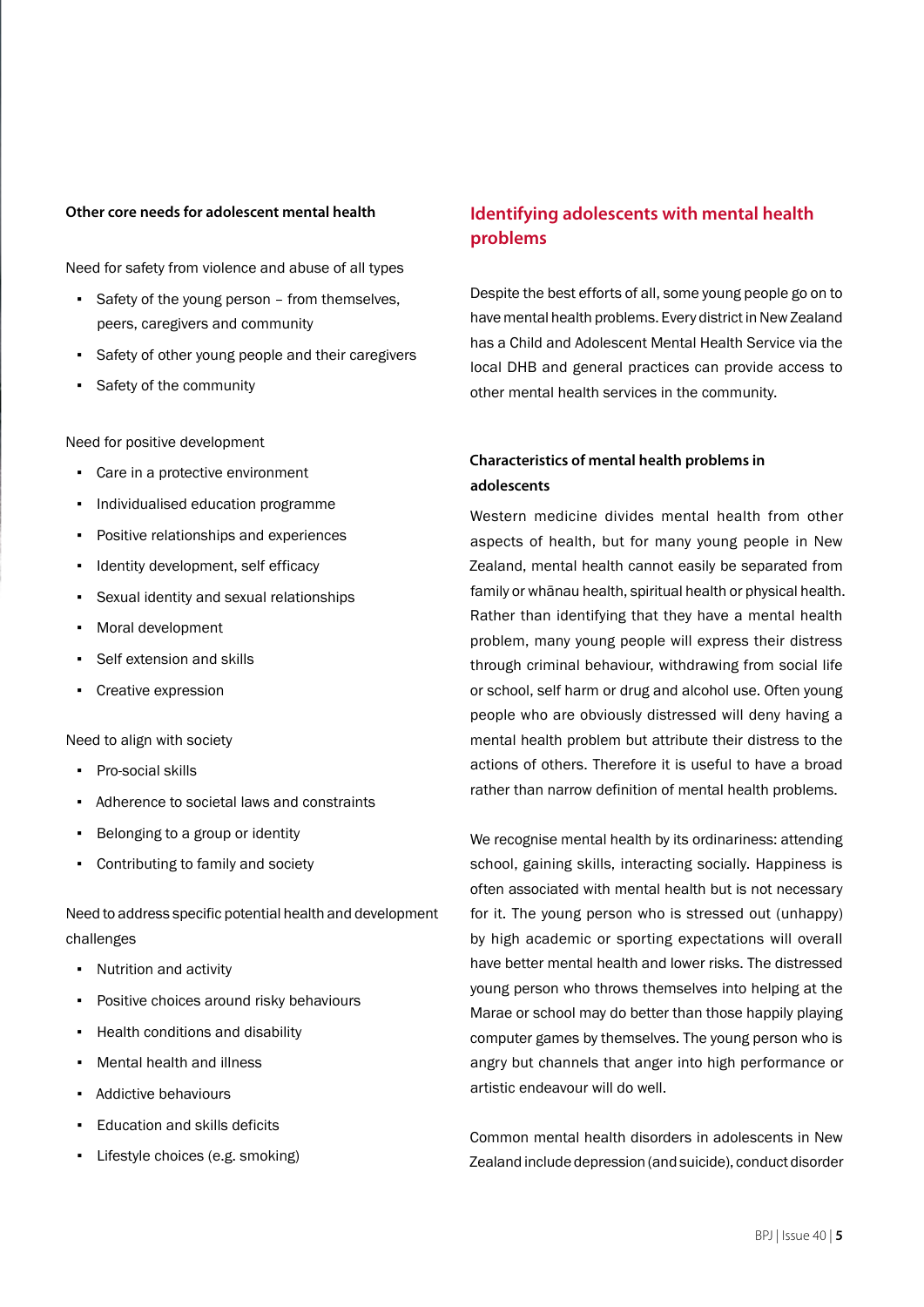and substance abuse. Often these occur together, but rather than thinking of these as co-morbidities, it may be useful to consider that young people who are distressed often find multiple ways of finding relief. In addition, the symptoms of mental health problems can vary with age, so that younger men might use marijuana but when they are older they might use alcohol. Younger women might cut (self-harm), but when older they might have depression.

#### **Causes of mental health problems in adolescents**

Common causes of mental health problems in adolescents include; a family or genetic pre-disposition, poor attachment, lack of love and affection, as well as exposure to violence. Some young people have mental health symptoms in perfectly ordinary circumstances and this might be attributed more to their temperament. Some young people are born with disabilities such as foetal alcohol or autistic spectrum disorder which give rise to mental health symptoms. Some co-morbidities, such as attention deficient hyperactivity disorder (ADHD), seem to be extremes of normal behaviour. Mental health symptoms in Māori youth have increased since the migration to the cities. Unfortunately many of the causes of mental health problems co-exist, so that the child with exposure to alcohol in the womb may also suffer from neglect and abuse.

# **Interventions for mental health problems in adolescents**

#### **Family/caregiver support and community activities**

Regardless of the specific mental health problem or symptoms, all young people have some basic needs for their mental health:

- 1. The need to feel loved
- 2. The need to belong
- 3. The need for hope and faith in the future

These three needs can be provided by family/whānau, and where families cannot provide them, other sources such

as schools, churches, sporting clubs or mentors may help. Without addressing these basic needs, mental health interventions often make limited progress.

The individualism of western culture often leaves young people feeling isolated and unsupported. This influence can be counteracted by encouraging the development of the wider family and its involvement in the lives of young people. For Māori, elements of belonging such as pepeha, visiting their marae, understanding tikanga or walking their land can be helpful.\*

Mentors can be effective in some circumstances, particularly when working with adolescents with more severe problems. The availability of good mentor programmes (trained, supervised, regular and prolonged) is variable by region and demand often exceeds the capacity of the volunteers.

Culturally based programmes (particularly in acculturated youth) have been shown to be effective, particularly in adolescents with alcohol, drug and violence problems. These programmes are available through kaupapa Māori organisations.

Activities and exercise are useful for a range of symptoms but particularly those where the young person is feeling low. It is important that the young person finds an activity that suits their abilities, which could range from going for a walk with family or friends, to playing sport at an international level.

Positive youth development (assisting positive development in young people) is effective for individuals and groups. Youth development interventions that are

<sup>\*</sup> Pepeha are traditional Māori sayings similar to proverbs or tribal boasts. They often refer to tribal history, embody the history of settlement and allude to the deeds of ancestors, tribal migrations, warfare and whakapapa. Tikanga can be described as general behaviour guidelines for daily life and interaction in Māori culture, commonly based on experience and learning that has been handed down through generations.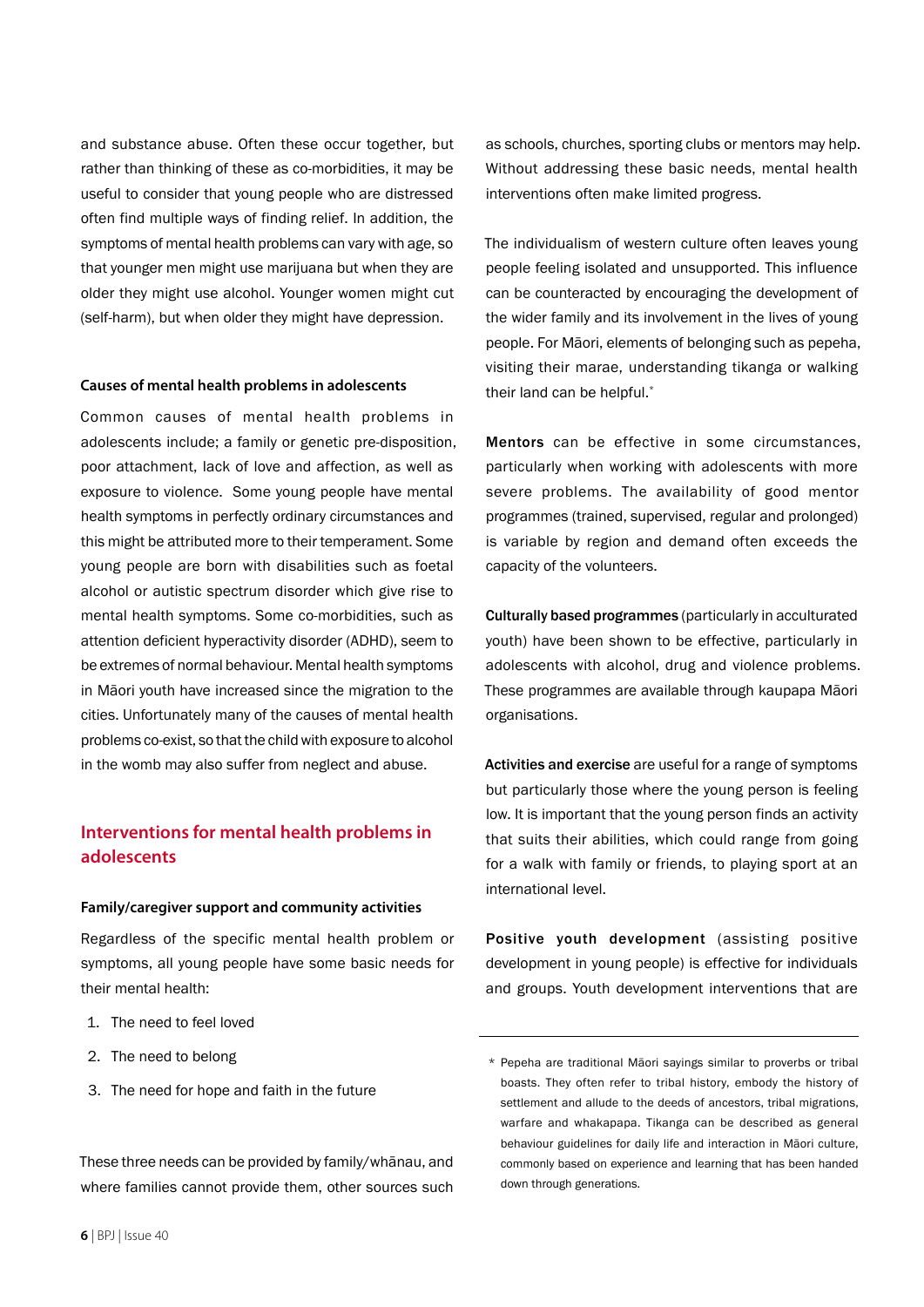effective tend to be intensive, prolonged and involve multiple areas of a young person's life. Programmes are available in most communities and include, for example, groups focused on sports, conservation, culture, outdoor education and work experience. Participating in the group involves learning new skills and activities, being involved, socialising, having fun and taking risks within a safe environment.

Youth One Stop Shops are available in some regions, to allow young people to access the help they need on their own, with staff who are skilled in talking to, listening to and understanding young people. Sometimes the

best one stop shop is at the high school (or alternative education), particularly if it has counsellors, nurses, general practitioners or mentors.

## **Psychological therapies**

Cognitive behaviour therapy has been shown to be effective in a wide variety of situations. This teaches young people the relationships between their feelings, thoughts and actions and how to change their emotions and behaviours for themselves. Some general practices may offer these services or patients can be referred to specialist clinics.

## **Gateway assessments for adolescents with mental health needs**

From 1 July 2011, Child Youth and Family began rolling out the Gateway Assessment process with the Ministries of Health and Education. It is anticipated that all adolescents with high needs, identified through Child, Youth and Family interventions, will receive an assessment. The concept behind the assessment process is an integrated approach to the health and wellbeing of these young people, to ensure that their needs are met. This involves input from families, social workers, teachers and health professionals.

Gateway Assessment services reflect the principles developed by the World Health Organisation.\* These are that young people:

- Regardless of situation, should have opportunities for healthy physical, social and mental development. It is an inherent part of their human rights.
- Have a right to access good quality health services (including comprehensive healthcare, preventive services and health promotion)
- Should expect to live in a positive care environment that promotes health, wellbeing and development
- Should be consulted and listened to concerning their health and wellbeing, both as individuals and as a group
- Should have the opportunity to develop and maintain relationships with one or more suitable adults in the community
- Should have their cultural beliefs and identity respected
- Should have the right to education, training and healthy lifestyle skills and work skills opportunities
- Have the right to privacy
- \* World Health Organisation (WHO). Promoting the health of young people in custody. WHO Regional Office for Europe, 2003. Available from: www.hipp-europe.org (Accessed Oct, 2011).